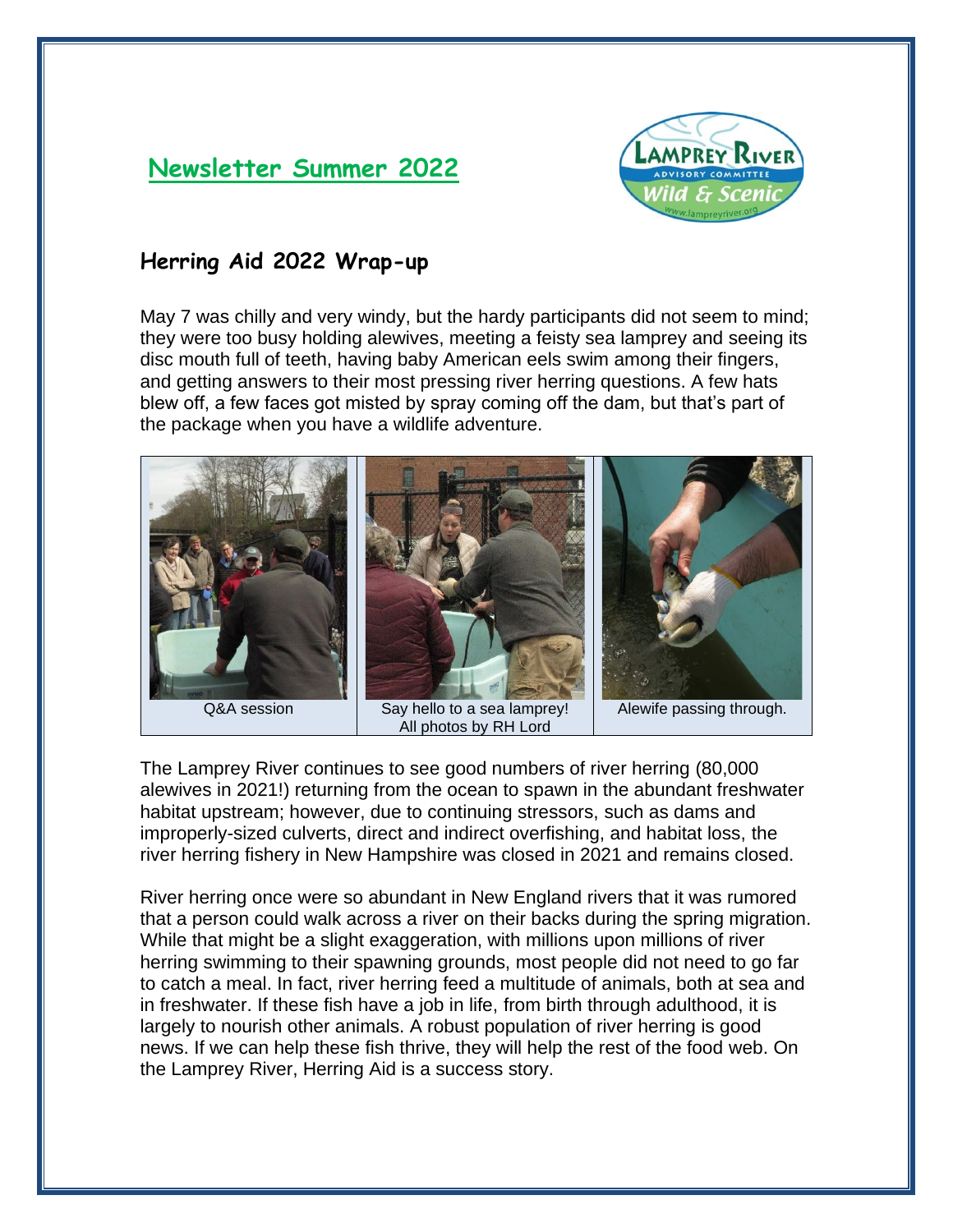## **Little River Trail Improvements**

As a tributary to the Lamprey River, the Little River also designated as a protected river by the State of New Hampshire. And there is big news at Little River Park in Lee. The interpretive nature trail from the parking lot to the river is ready for visitors! The trail has existed for many years, but during that time, hikers had to navigate around a few wet areas and leave natural interpretation to a knowledgeable leader or their own imagination. No longer. An informative kiosk now greets visitors and provides a sneak-peak about the trail. Sign posts along the trail designate habitat changes and explain why those differences matter through a QR code that a smart phone can read. Thanks to two new foot bridges, mucky areas will have a chance to revegetate and erosion due to off-trail detours will be minimized. Visitors will be rewarded with a better appreciation of the trail's nature and a bench by the river to enjoy the water.

The trail improvements were a partnership between the Lee Conservation Commission members, who created the kiosk, tenaciously secured the necessary permits from NHDES, and organized the building of the bridges, and the Lamprey River Advisory Committee, which provided funding for the project through its Community Grant program.



## **New Water Quality Testing Equipment at Wiswall Falls**

Researchers at UNH have been conducting water quality assessments at Wiswall Falls in Durham since 2012. The data they have gathered have been highly detailed and almost continuous. Unlike many water quality testing programs which rely on taking samples once a week or even once a month during ice-free months, the water at Wiswall Falls is assessed year-round every